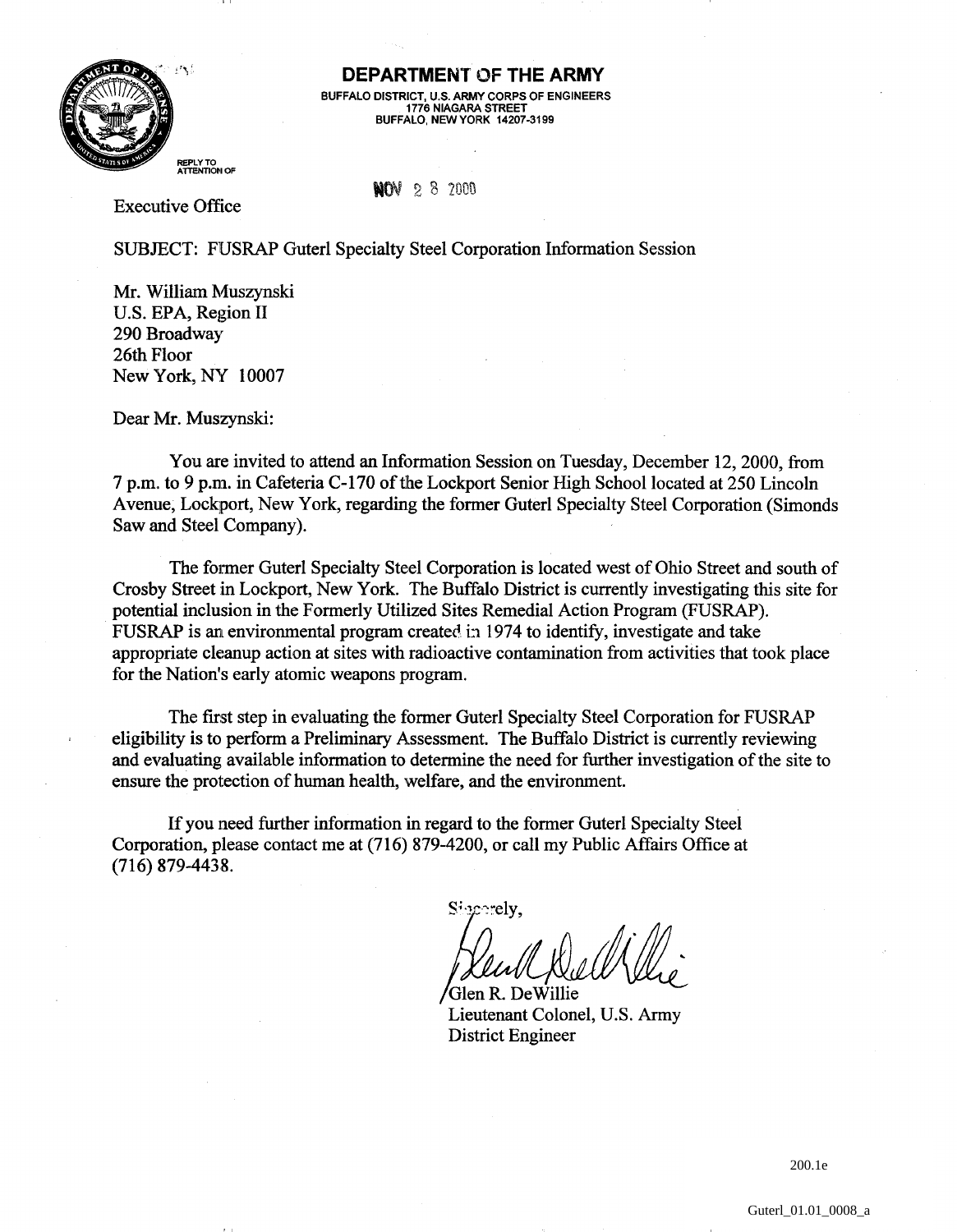

**BUFFALO DISTRICT, U.S. ARMY CORPS OF ENGINEERS 1776 NIAGARA STREET BUFFALO, NEW YORK 14207-3199**

Executive Office NOV 2 8 2000

SUBJECT: FUSRAP Guterl Specialty Steel Corporation Information Session

Dr. Karim Rimawi Department of Health 547 River Street Room 530 Troy, NY 121802216

Dear Dr. Rimawi:

You are invited to attend an Information Session on Tuesday, December 12, 2000, from 7 p.m. to 9 p.m. in Cafeteria C-170 of the Lockport Senior High School located at 250 Lincoln Avenue, Lockport, New York, regarding the former Guterl Specialty Steel Corporation (Simonds Saw and Steel Company).

The former Guterl Specialty Steel Corporation is located west of Ohio Street and south of Crosby Street in Lockport, New York. The Buffalo District is currently investigating this site for potential inclusion in the Formerly Utilized Sites Remedial Action Program (FUSRAP). FUSRAP is an environmental program created in 1974 to identify, investigate and take appropriate cleanup action at sites with radioactive contamination from activities that took place for the Nation's early atomic weapons program.

The first step in evaluating the former Guterl Specialty Steel Corporation for FUSRAP eligibility is to perform a Preliminary Assessment. The Buffalo District is currently reviewing and evaluating available information to determine the need for further investigation of the site to ensure the protection of human health, welfare, and the environment.

If you need further information in regard to the former Guterl Specialty Steel Corporation, please contact me at (716) 879-4200, or call my Public Affairs Office at (716) 879-4438.

Hen R. DeWillie

'Lieutenant Colonel, U.S. Army District Engineer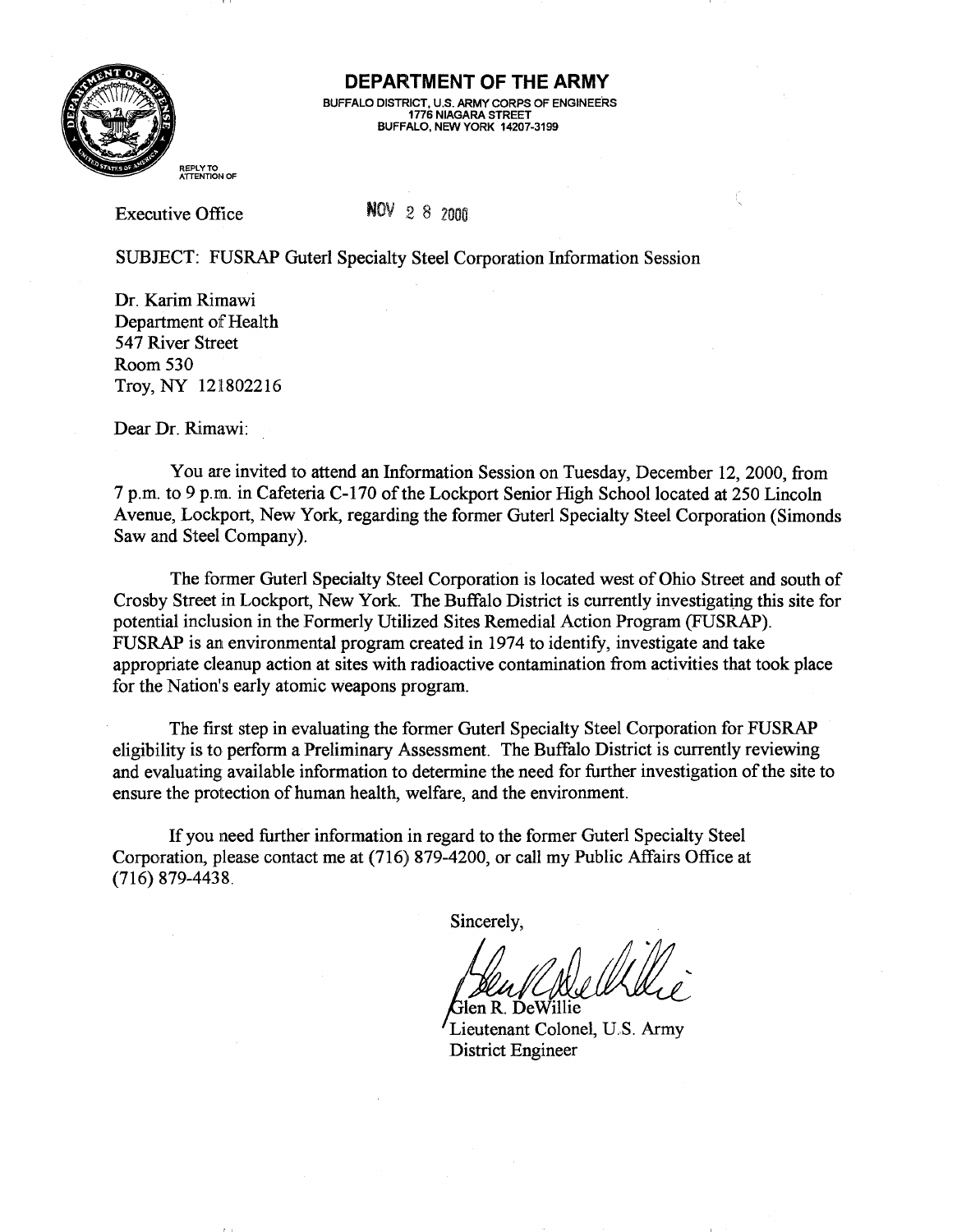**BUFFALO DISTRICT, U.S. ARMY CORPS OF ENGINEERS 1776 NIAGARA STREET BUFFALO, NEW YORK 14207-3199**

**REPLY TO ATTENTION OF**

# **Alov** 2 8 2006

Executive Office *"""•'*

SUBJECT: FUSRAP Guterl Specialty Steel Corporation Information Session

Ms. Adela Salame-Alfie Chief, Radiation Section Department of Health 547 River Street Room 530 Troy, NY 121802216

Dear Ms. Salame-Alfie:

You are invited to attend an Information Session on Tuesday, December 12, 2000, from 7 p.m. to 9 p.m. in Cafeteria C-170 of the Lockport Senior High School located at 250 Lincoln Avenue, Lockport, New York, regarding the former Guterl Specialty Steel Corporation (Simonds Saw and Steel Company).

The former Guterl Specialty Steel Corporation is located west of Ohio Street and south of Crosby Street in Lockport, New York. The Buffalo District is currently investigating this site for potential inclusion in the Formerly Utilized Sites Remedial Action Program (FUSRAP). FUSRAP is an environmental program created in 1974 to identify, investigate and take appropriate cleanup action at sites with radioactive contamination from activities that took place for the Nation's early atomic weapons program.

The first step in evaluating the former Guterl Specialty Steel Corporation for FUSRAP eligibility is to perform a Preliminary Assessment. The Buffalo District is currently reviewing and evaluating available information to determine the need for further investigation of the site to ensure the protection of human health, welfare, and the environment.

If you need further information in regard to the former Guterl Specialty Steel Corporation, please contact me at (716) 879-4200, or call my Public Affairs Office at (716) 879-4438.

Sincerely,

Glen R. DeWillie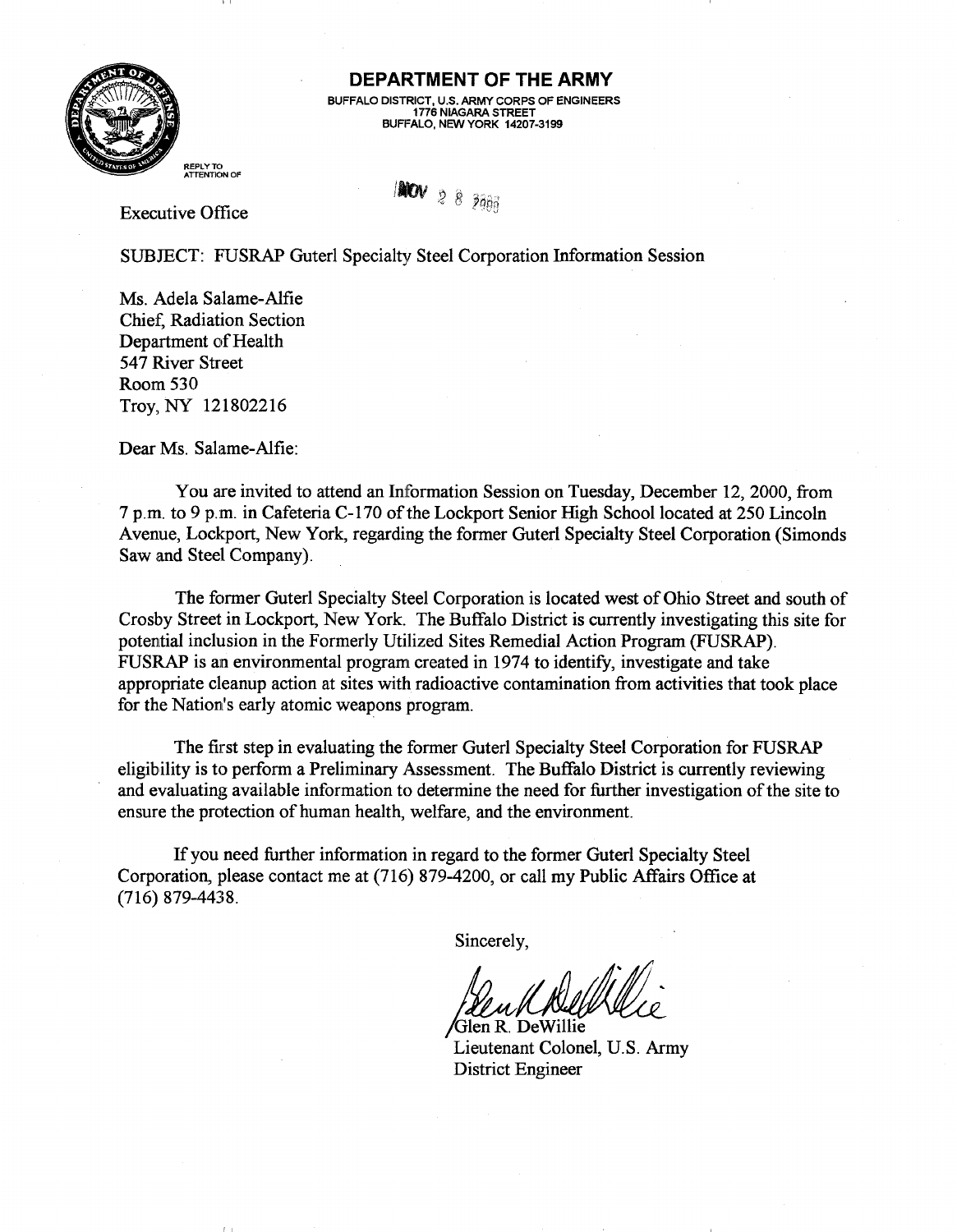

**BUFFALO DISTRICT, U.S. ARMY CORPS OF ENGINEERS 1776 NIAGARA STREET BUFFALO, NEW YORK 14207-3199**

**REPLY TO ATTENTION OF**

MOV 2 8 2008

Executive Office

SUBJECT: FUSRAP Guterl Specialty Steel Corporation Information Session

Ms. Barbara Ignatz Radiological Health Specialist New York State Department of Health Bureau of Env Rad Protection 584 Delaware Avenue Buffalo, NY 14202

Dear Ms. Ignatz:

You are invited to attend an Information Session on Tuesday, December 12, 2000, from 7 p.m. to 9 p.m. in Cafeteria C-170 of the Lockport Senior High School located at 250 Lincoln Avenue, Lockport, New York, regarding the former Guterl Specialty Steel Corporation (Simonds Saw and Steel Company).

The former Guterl Specialty Steel Corporation is located west of Ohio Street and south of Crosby Street in Lockport, New York. The Buffalo District is currently investigating this site for potential inclusion in the Formerly Utilized Sites Remedial Action Program (FUSRAP). FUSRAP is an environmental program created in 1974 to identify, investigate and take appropriate cleanup action at sites with radioactive contamination from activities that took place for the Nation's early atomic weapons program.

The first step in evaluating the former Guterl Specialty Steel Corporation for FUSRAP eligibility is to perform a Preliminary Assessment. The Buffalo District is currently reviewing and evaluating available information to determine the need for further investigation of the site to ensure the protection of human health, welfare, and the environment.

If you need further information in regard to the former Guterl Specialty Steel Corporation, please contact me at (716) 879-4200, or call my Public Affairs Office at (716) 879-4438.

ilen R. DeWillie

Lieutenant Colonel, U.S. Army District Engineer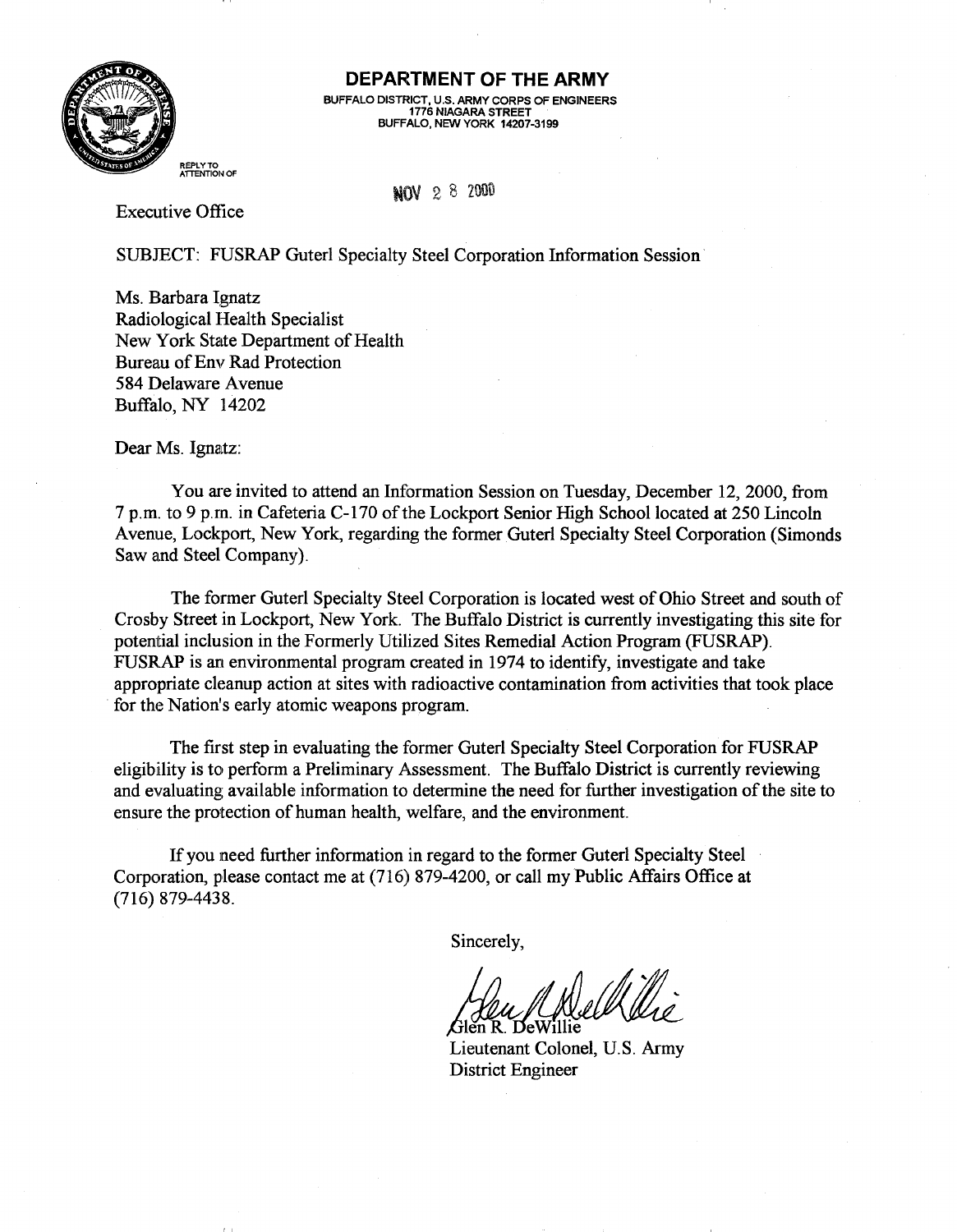

**BUFFALO DISTRICT, U.S. ARMY CORPS OF ENGINEERS 1776 NIAGARA STREET BUFFALO, NEW YORK 14207-3199**

**REPLY TO ATTENTION OF**

 $NOV$  2 8 2000

Executive Office

SUBJECT: FUSRAP Guterl Specialty Steel Corporation Information Session

Mr. Paul Dicky Niagara County Health Department 5467 Upper Mountain Road Lockport, NY 14094

 $\Gamma$  1

Dear Mr. Dicky:

You are invited to attend an Information Session on Tuesday, December 12, 2000, from 7 p.m. to 9 p.m. in Cafeteria C-170 of the Lockport Senior High School located at 250 Lincoln Avenue, Lockport, New York, regarding the former Guterl Specialty Steel Corporation (Simonds Saw and Steel Company).

The former Guterl Specialty Steel Corporation is located west of Ohio Street and south of Crosby Street in Lockport, New York. The Buffalo District is currently investigating this site for potential inclusion in the Formerly Utilized Sites Remedial Action Program (FUSRAP). FUSRAP is an environmental program created in 1974 to identify, investigate and take appropriate cleanup action at sites with radioactive contamination from activities that took place for the Nation's early atomic weapons program.

The first step in evaluating the former Guterl Specialty Steel Corporation for FUSRAP eligibility is to perform a Preliminary Assessment. The Buffalo District is currently reviewing and evaluating available information to determine the need for further investigation of the site to ensure the protection of human health, welfare, and the environment.

If you need further information in regard to the former Guterl Specialty Steel Corporation, please contact me at (716) 879-4200, or call my Public Affairs Office at (716) 879-4438.

/GlenR. DeWillie Lieutenant Colonel, U.S. Army District Engineer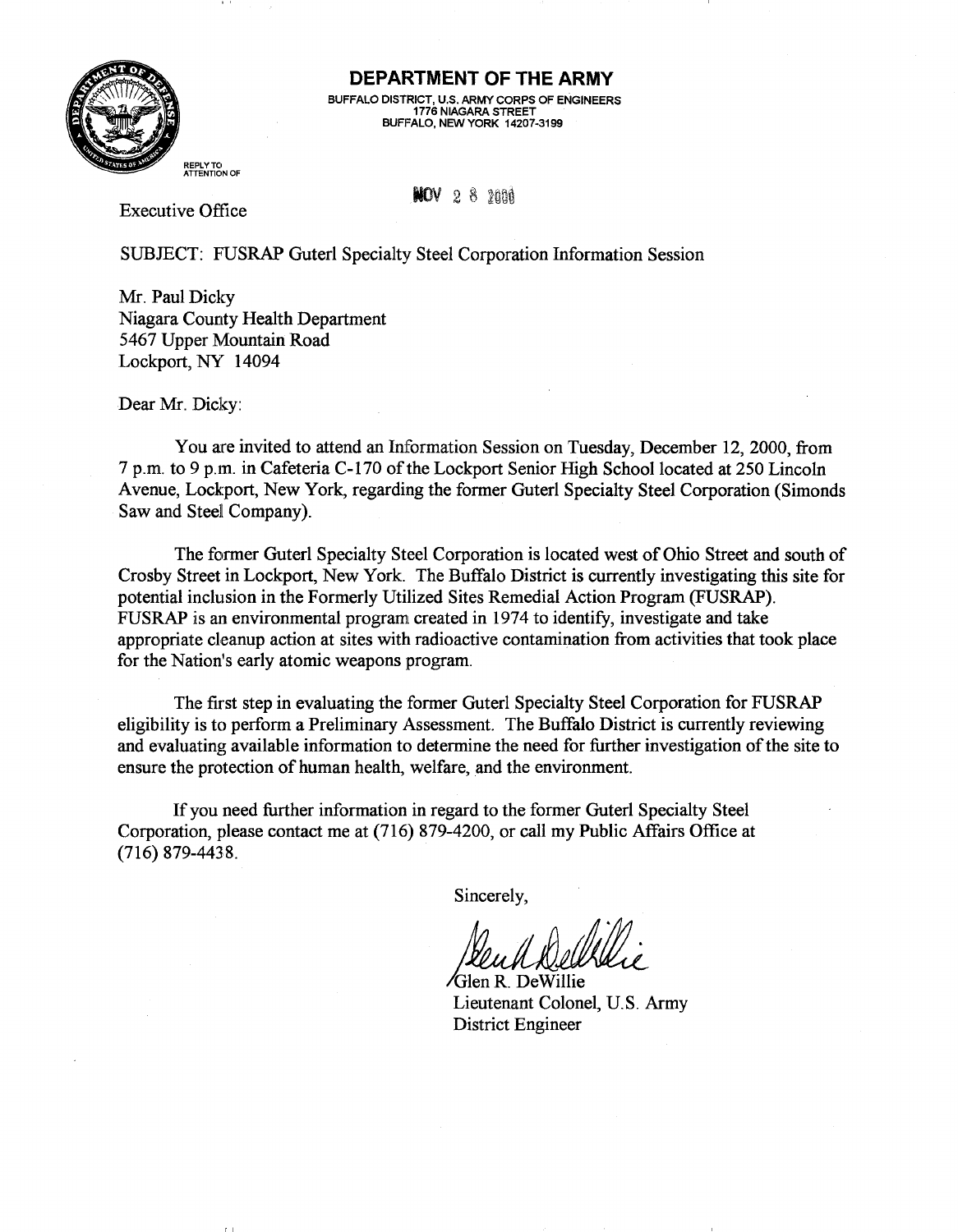

**BUFFALO DISTRICT, U.S. ARMY CORPS OF ENGINEERS 1776 NIAGARA STREET BUFFALO, NEW YORK 14207-3199**

**ATTENTION OF**

## **NOV** 2 8 2000

Executive Office

SUBJECT: FUSRAP Guterl Specialty Steel Corporation Information Session

Mr. John Mitchell New York State Dept. of Environmental Conservation 50 Wolf Road Albany, NY 12233

Dear Mr. Mitchell:

You are invited to attend an Information Session on Tuesday, December 12, 2000, from 7 p.m. to 9 p.m. in Cafeteria C-170 of the Lockport Senior High School located at 250 Lincoln Avenue, Lockport, New York, regarding the former Guterl Specialty Steel Corporation (Simonds Saw and Steel Company).

The former Guterl Specialty Steel Corporation is located west of Ohio Street and south of Crosby Street in Lockport, New York. The Buffalo District is currently investigating this site for potential inclusion in the Formerly Utilized Sites Remedial Action Program (FUSRAP). FUSRAP is an environmental program created in 1974 to identify, investigate and take appropriate cleanup action at sites with radioactive contamination from activities that took place for the Nation's early atomic weapons program.

The first step in evaluating the former Guterl Specialty Steel Corporation for FUSRAP eligibility is to perform a Preliminary Assessment. The Buffalo District is currently reviewing and evaluating available information to determine the need for further investigation of the site to ensure the protection of human health, welfare, and the environment.

If you need further information in regard to the former Guterl Specialty Steel Corporation, please contact me at (716) 879-4200, or call my Public Affairs Office at (716) 879-4438.

Sincerely,

Glen R. DeWillie Lieutenant Colonel, U.S. Army District Engineer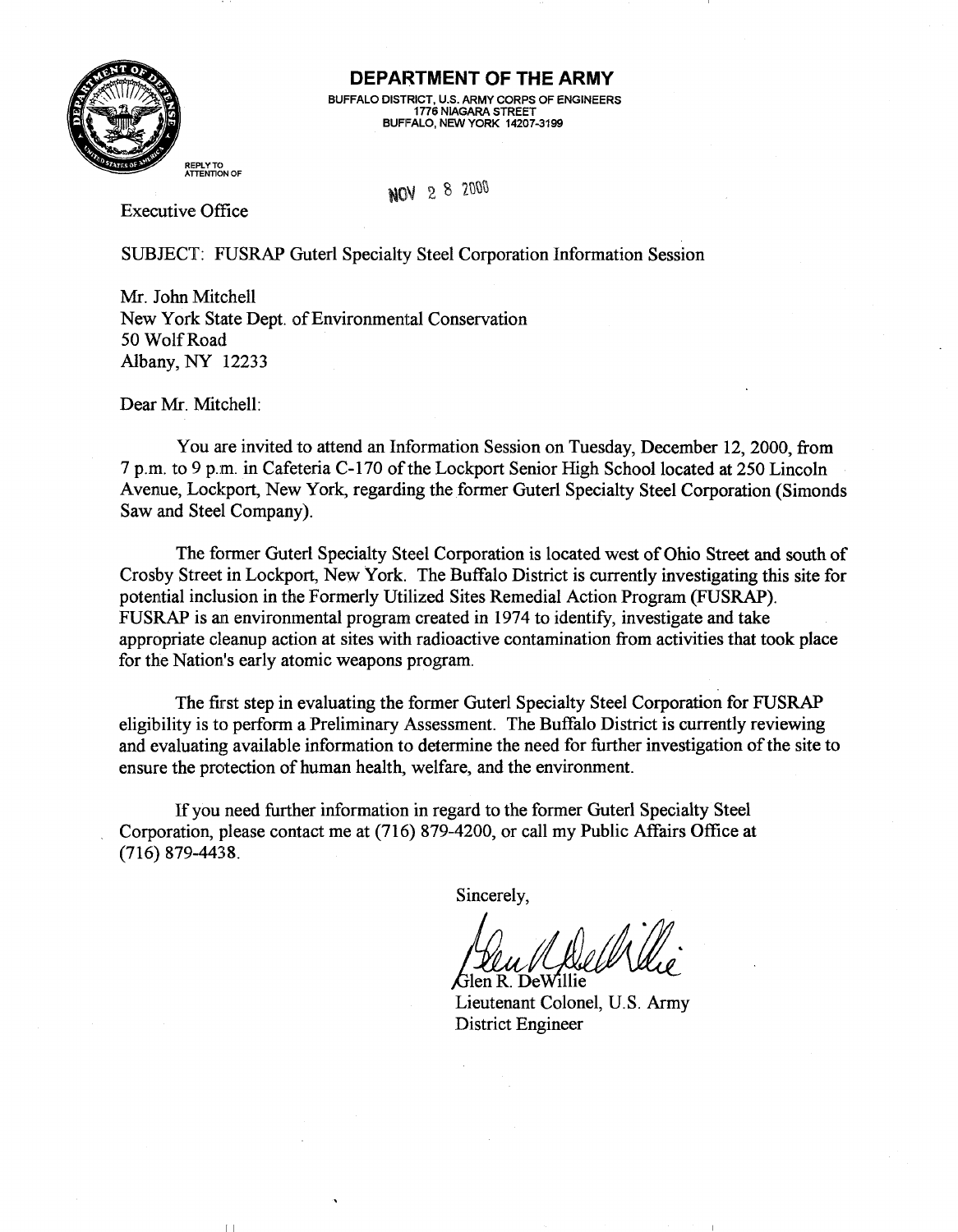

**BUFFALO DISTRICT, U.S. ARMY CORPS OF ENGINEERS 1776 NIAGARA STREET BUFFALO, NEW YORK 14207-3199**

**REPLY TO ATTENTION OF**

NOV 2 8 2000

Executive Office

SUBJECT: FUSRAP Guterl Specialty Steel Corporation Information Session

Ms. Barb Youngberg New York State Dept. of Environmental Conservation 50 Wolf Road Albany, NY 12233

Dear Ms. Youngberg:

You are invited to attend an Information Session on Tuesday, December 12, 2000, from 7 p.m. to 9 p.m. in Cafeteria C-170 of the Lockport Senior High School located at 250 Lincoln Avenue, Lockport, New York, regarding the former Guterl Specialty Steel Corporation (Simonds Saw and Steel Company).

The former Guterl Specialty Steel Corporation is located west of Ohio Street and south of Crosby Street in Lockport, New York. The Buffalo District is currently investigating this site for potential inclusion in the Formerly Utilized Sites Remedial Action Program (FUSRAP). FUSRAP is an environmental program created in 1974 to identify, investigate and take appropriate cleanup action at sites with radioactive contamination from activities that took place for the Nation's early atomic weapons program.

The first step in evaluating the former Guterl Specialty Steel Corporation for FUSRAP eligibility is to perform a Preliminary Assessment. The Buffalo District is currently reviewing and evaluating available information to determine the need for further investigation of the site to ensure the protection of human health, welfare, and the environment.

If you need further information in regard to the former Guterl Specialty Steel Corporation, please contact me at (716) 879-4200, or call my Public Affairs Office at (716) 879-4438.

Sincerely,

Glen R DeWillie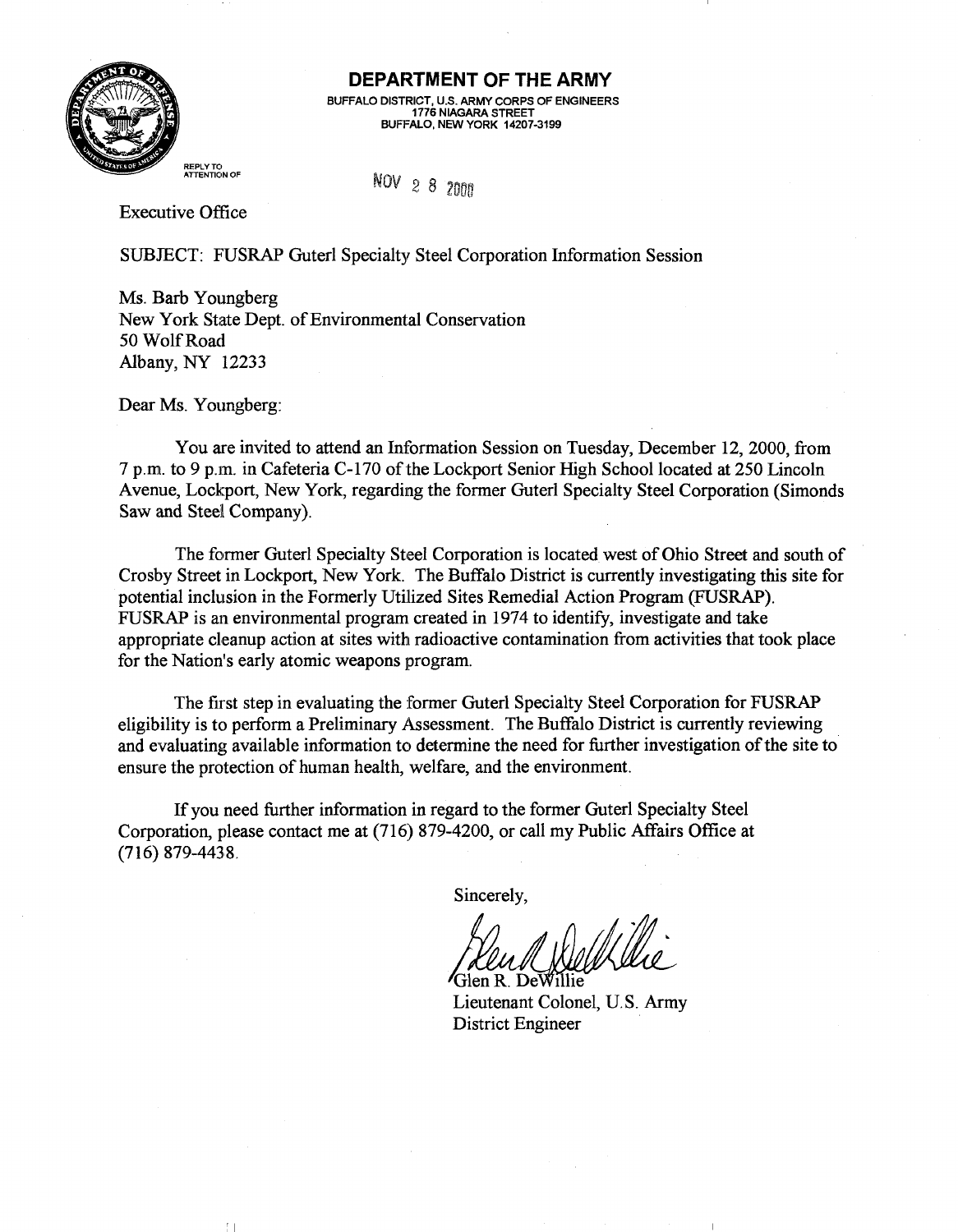

BUFFALO DISTRICT, U.S. ARMY CORPS OF ENGINEERS 1776 NIAGARA STREET BUFFALO, NEW YORK 14207-3199

 $\sim$ 09 $\mu$ 

**REPLY TO ATTENTION OF**

Executive Office  $\mathcal{E} \otimes \mathcal{E}$ 

SUBJECT: FUSRAP Guterl Specialty Steel Corporation Information Session

Mr. Paul Giardina Chief, Radiation & Indoor Air Branch U.S. EPA, Region II 290 Broadway 28th Floor New York, NY 10007

Dear Mr. Giardina:

 $\Box$ 

You are invited to attend an Information Session on Tuesday, December 12,2000, from 7 p.m. to 9 p.m. in Cafeteria C-170 of the Lockport Senior High School located at 250 Lincoln Avenue, Lockport, New York, regarding the former Guterl Specialty Steel Corporation (Simonds Saw and Steel Company).

The former Guterl Specialty Steel Corporation is located west of Ohio Street and south of Crosby Street in Lockport, New York. The Buffalo District is currently investigating this site for potential inclusion in the Formerly Utilized Sites Remedial Action Program (FUSRAP). FUSRAP is an environmental program created in 1974 to identify, investigate and take appropriate cleanup action at sites with radioactive contamination from activities that took place for the Nation's early atomic weapons program.

The first step in evaluating the former Guterl Specialty Steel Corporation for FUSRAP eligibility is to perform a Preliminary Assessment. The Buffalo District is currently reviewing and evaluating available information to determine the need for further investigation of the site to ensure the protection of human health, welfare, and the environment.

If you need further information in regard to the former Guterl Specialty Steel Corporation, please contact me at (716) 879-4200, or call my Public Affairs Office at (716) 879-4438.

Sincerely,

Glen R. DeWillie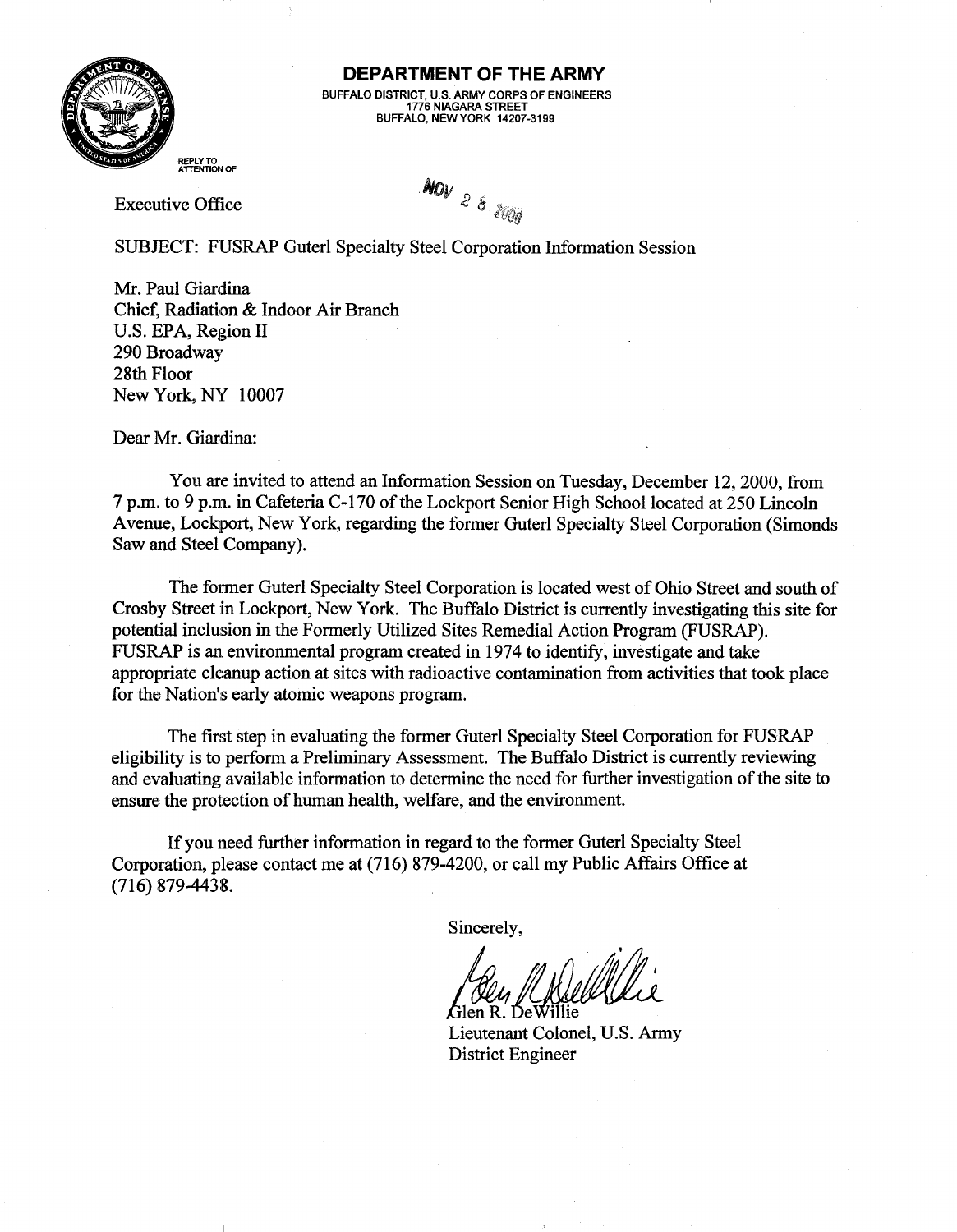

**BUFFALO DISTRICT, U.S. ARMY CORPS OF ENGINEERS 1776 NIAGARA STREET BUFFALO, NEW YORK 14207-3199**

**REPLY TO ATTENTION OF**

2 8 *2m*

Executive Office

SUBJECT: FUSRAP Guterl Specialty Steel Corporation Information Session

Ms. Kathleen Callahan Director, Div of Env Planning & Protection U.S. EPA, Region II 290 Broadway 25th Floor New York, NY 10007

Dear Ms. Callahan:

You are invited to attend an Information Session on Tuesday, December 12, 2000, from 7 p.m. to 9 p.m. in Cafeteria C-170 of the Lockport Senior High School located at 250 Lincoln Avenue, Lockport, New York, regarding the former Guterl Specialty Steel Corporation (Simonds Saw and Steel Company).

The former Guterl Specialty Steel Corporation is located west of Ohio Street and south of Crosby Street in Lockport, New York. The Buffalo District is currently investigating this site for potential inclusion in the Formerly Utilized Sites Remedial Action Program (FUSRAP). FUSRAP is an environmental program created in 1974 to identify, investigate and take appropriate cleanup action at sites with radioactive contamination from activities that took place for the Nation's early atomic weapons program.

The first step in evaluating the former Guterl Specialty Steel Corporation for FUSRAP eligibility is to perform a Preliminary Assessment. The Buffalo District is currently reviewing and evaluating available information to determine the need for further investigation of the site to ensure the protection of human health, welfare, and the environment.

If you need further information in regard to the former Guterl Specialty Steel Corporation, please contact me at (716) 879-4200, or call my Public Affairs Office at (716) 879-4438.

Glen R. De Willie

Lieutenant Colonel, U.S. Army District Engineer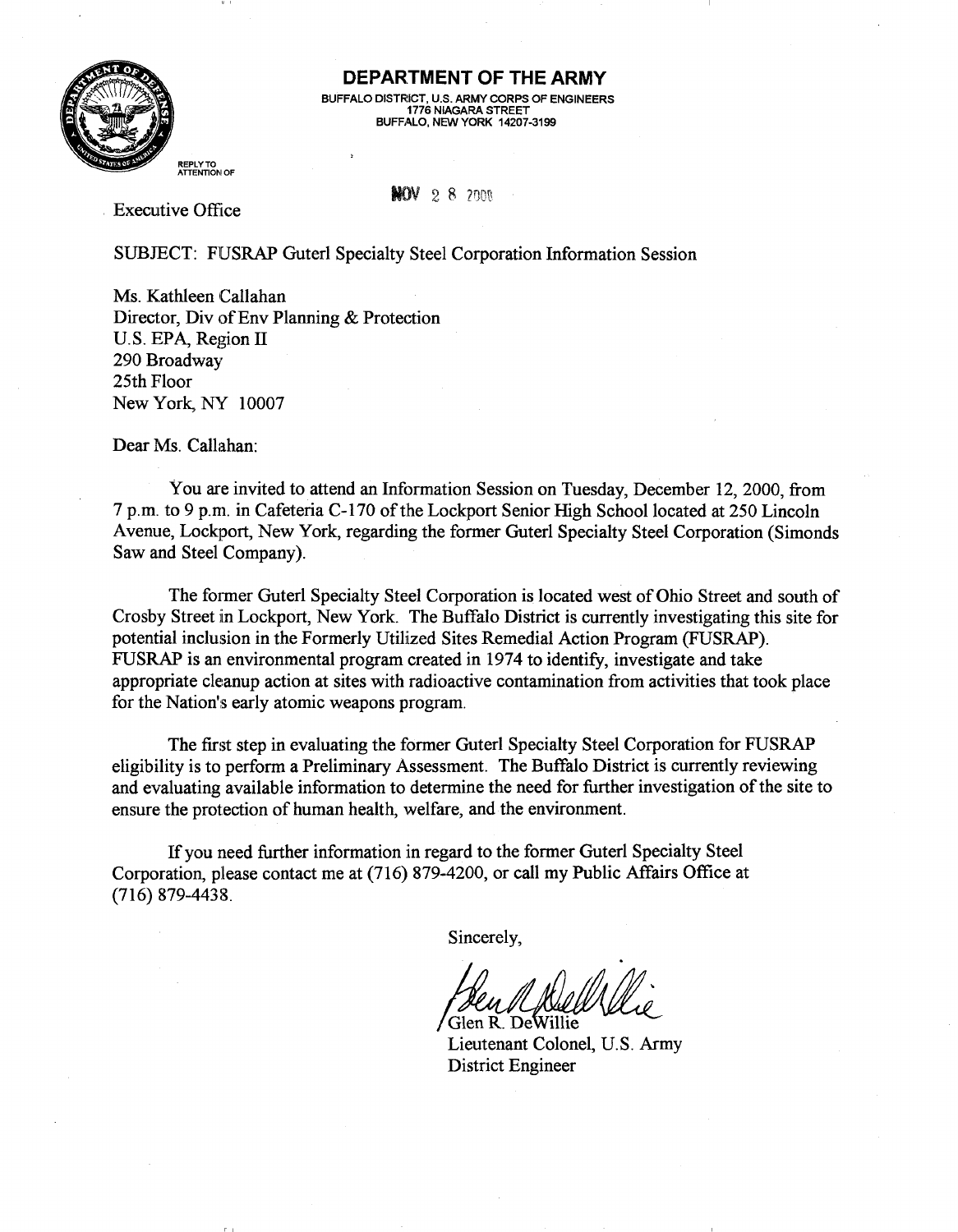

**BUFFALO DISTRICT, U.S. ARMY CORPS OF ENGINEERS 1776 NIAGARA STREET BUFFALO, NEW YORK 14207-3199**

**REPLY TO ATTENTION OF**

**NOV** 2 8 2000

Executive Office

SUBJECT: FUSRAP Guterl Specialty Steel Corporation Information Session

Ms. Alice Yeh U.S. EPA, Region II 290 Broadway 25th Floor New York, NY 10007

Dear Ms. Yeh:

You are invited to attend an Information Session on Tuesday, December 12, 2000, from 7 p.m. to 9 p.m. in Cafeteria C-170 of the Lockport Senior High School located at 250 Lincoln Avenue, Lockport, New York, regarding the former Guterl Specialty Steel Corporation (Simonds Saw and Steel Company).

The former Guterl Specialty Steel Corporation is located west of Ohio Street and south of Crosby Street in Lockport, New York. The Buffalo District is currently investigating this site for potential inclusion in the Formerly Utilized Sites Remedial Action Program (FUSRAP). FUSRAP is an environmental program created in 1974 to identify, investigate and take appropriate cleanup action at sites with radioactive contamination from activities that took place for the Nation's early atomic weapons program.

The first step in evaluating the former Guterl Specialty Steel Corporation for FUSRAP eligibility is to perform a Preliminary Assessment. The Buffalo District is currently reviewing and evaluating available information to determine the need for further investigation of the site to ensure the protection of human health, welfare, and the environment.

If you need further information in regard to the former Guterl Specialty Steel Corporation, please contact me at (716) 879-4200, or call my Public Affairs Office at (716) 879-4438.

Sincerely,

<sup>/</sup>illie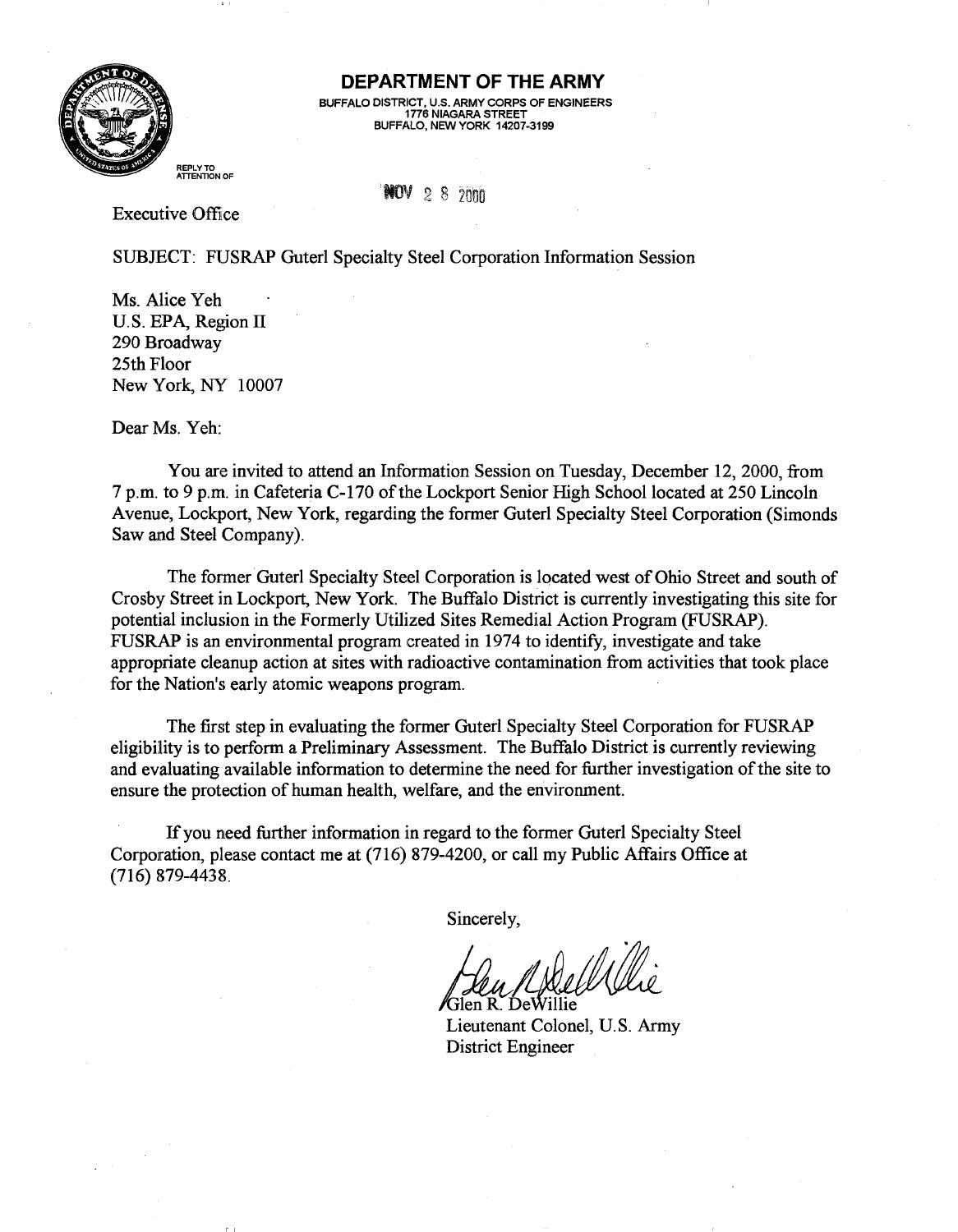

**BUFFALO DISTRICT, U.S. ARMY CORPS OF ENGINEERS 1776 NIAGARA STREET BUFFALO, NEW YORK 14207-3199**

**REPLY TO ATTENTION OF**

**NOV 2 8 2000** 

Executive Office

SUBJECT: FUSRAP Guterl Specialty Steel Corporation Information Session

Ms. Jeanne Fox Regional Administrator U.S. EPA, Region II 290 Broadway 26th Floor New York, NY 10007

Dear Ms. Fox:

You are invited to attend an Information Session on Tuesday, December 12, 2000, from 7 p.m. to 9 p.m. in Cafeteria C-170 of the Lockport Senior High School located at 250 Lincoln Avenue, Lockport, New York, regarding the former Guterl Specialty Steel Corporation (Simonds Saw and Steel Company).

The former Guterl Specialty Steel Corporation is located west of Ohio Street and south of Crosby Street in Lockport, New York. The Buffalo District is currently investigating this site for potential inclusion in the Formerly Utilized Sites Remedial Action Program (FUSRAP). FUSRAP is an environmental program created in 1974 to identify, investigate and take appropriate cleanup action at sites with radioactive contamination from activities that took place for the Nation's early atomic weapons program.

The first step in evaluating the former Guterl Specialty Steel Corporation for FUSRAP eligibility is to perform a Preliminary Assessment. The Buffalo District is currently reviewing and evaluating available information to determine the need for further investigation of the site to ensure the protection of human health, welfare, and the environment.

If you need further information in regard to the former Guterl Specialty Steel Corporation, please contact me at (716) 879-4200, or call my Public Affairs Office at (716) 879-4438.

Lieutenant Colonel, U.S. Army District Engineer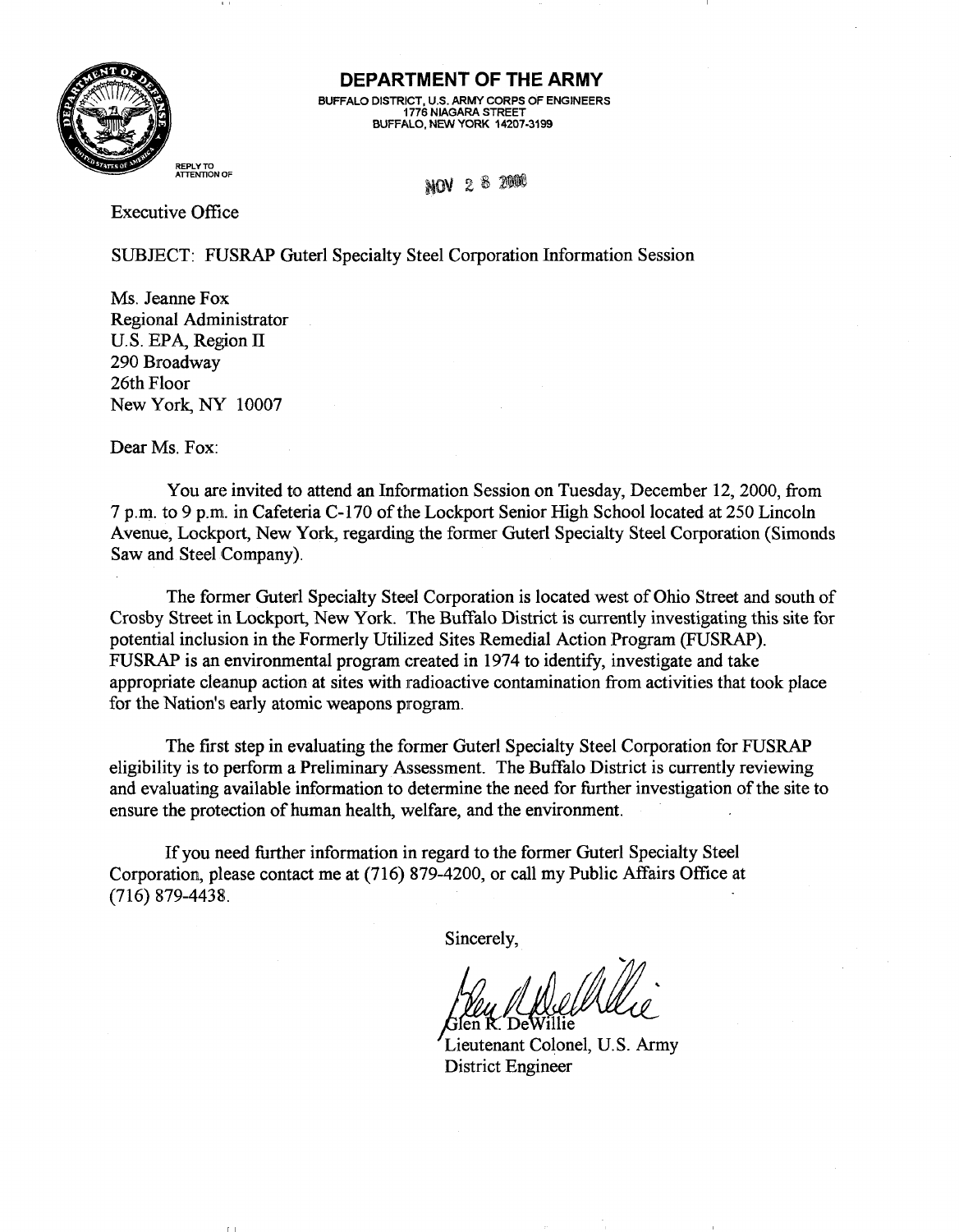

**BUFFALO DISTRICT, U.S. ARMY CORPS OF ENGINEERS 1776 NIAGARA STREET BUFFALO, NEW YORK 14207-3199**

**REPLY TO ATTENTION OF**

*NOV* 2 8 2000

Executive Office

SUBJECT: FUSRAP Guterl Specialty Steel Corporation Information Session

Mr. Gerry Mikol New York State Dept. of Environmental Conservation 50 Wolf Road Albany, NY 12233

Dear Mr. Mikol:

r.

You are invited to attend an Information Session on Tuesday, December 12, 2000, from 7 p.m. to 9 p.m. in Cafeteria C-170 of the Lockport Senior High School located at 250 Lincoln Avenue, Lockport, New York, regarding the former Guterl Specialty Steel Corporation (Simonds Saw and Steel Company).

The former Guterl Specialty Steel Corporation is located west of Ohio Street and south of Crosby Street in Lockport, New York. The Buffalo District is currently investigating this site for potential inclusion in the Formerly Utilized Sites Remedial Action Program (FUSRAP). FUSRAP is an environmental program created in 1974 to identify, investigate and take appropriate cleanup action at sites with radioactive contamination from activities that took place for the Nation's early atomic weapons program.

The first step in evaluating the former Guterl Specialty Steel Corporation for FUSRAP eligibility is to perform a Preliminary Assessment. The Buffalo District is currently reviewing and evaluating available information to determine the need for further investigation of the site to ensure the protection of human health, welfare, and the environment.

If you need further information in regard to the former Guterl Specialty Steel Corporation, please contact me at (716) 879-4200, or call my Public Affairs Office at (716) 879-4438.

Sincerely,

Hen R. DeWillie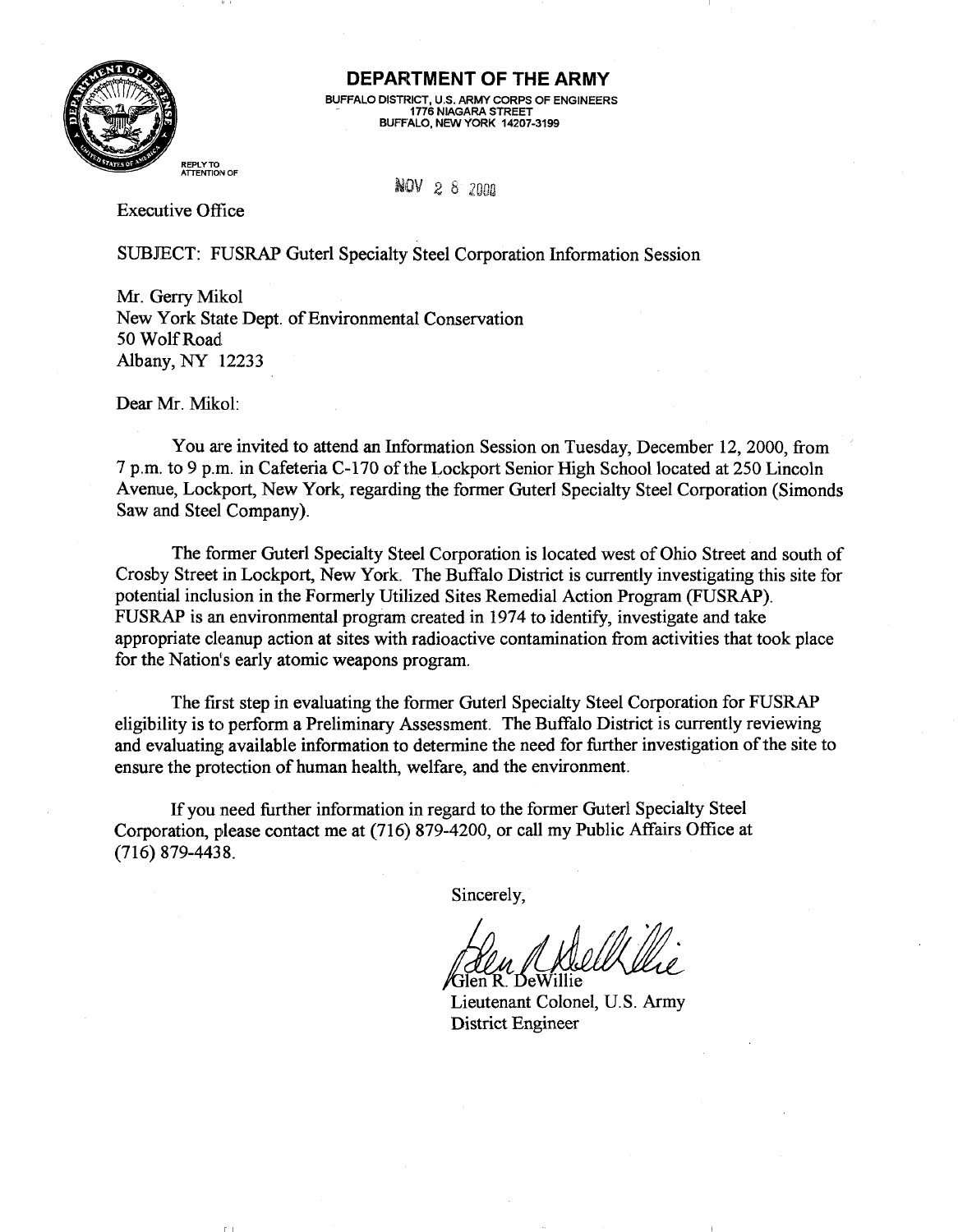

**BUFFALO DISTRICT, U.S. ARMY CORPS OF ENGINEERS 1776 NIAGARA STREET BUFFALO, NEW YORK 14207-3199**

**REPLY TO ATTENTION OF**

Executive Office

**NOV 2 8 2000** 

SUBJECT: FUSRAP Guterl Specialty Steel Corporation Information Session

Dr. Paul Merges Chief, Bureau of Rad & Hazardous Site Mgmt. New York State Dept. of Environmental Conservation 50 Wolf Road Albany, NY 12233

Dear Dr. Merges:

You are invited to attend an Information Session on Tuesday, December 12, 2000, from 7 p.m. to 9 p.m. in Cafeteria C-170 of the Lockport Senior High School located at 250 Lincoln Avenue, Lockport, New York, regarding the former Guterl Specialty Steel Corporation (Simonds Saw and Steel Company).

The former Guterl Specialty Steel Corporation is located west of Ohio Street and south of Crosby Street in Lockport, New York. The Buffalo District is currently investigating this site for potential inclusion in the Formerly Utilized Sites Remedial Action Program (FUSRAP). FUSRAP is an environmental program created in 1974 to identify, investigate and take appropriate cleanup action at sites with radioactive contamination from activities that took place for the Nation's early atomic weapons program.

The first step in evaluating the former Guterl Specialty Steel Corporation for FUSRAP eligibility is to perform a Preliminary Assessment. The Buffalo District is currently reviewing and evaluating available information to determine the need for further investigation of the site to ensure the protection of human health, welfare, and the environment.

If you need further information in regard to the former Guterl Specialty Steel Corporation, please contact me at (716) 879-4200, or call my Public Affairs Office at (716) 879-4438.

 $k$ Glen R. DeWillie

Lieutenant Colonel, U.S. Army District Engineer